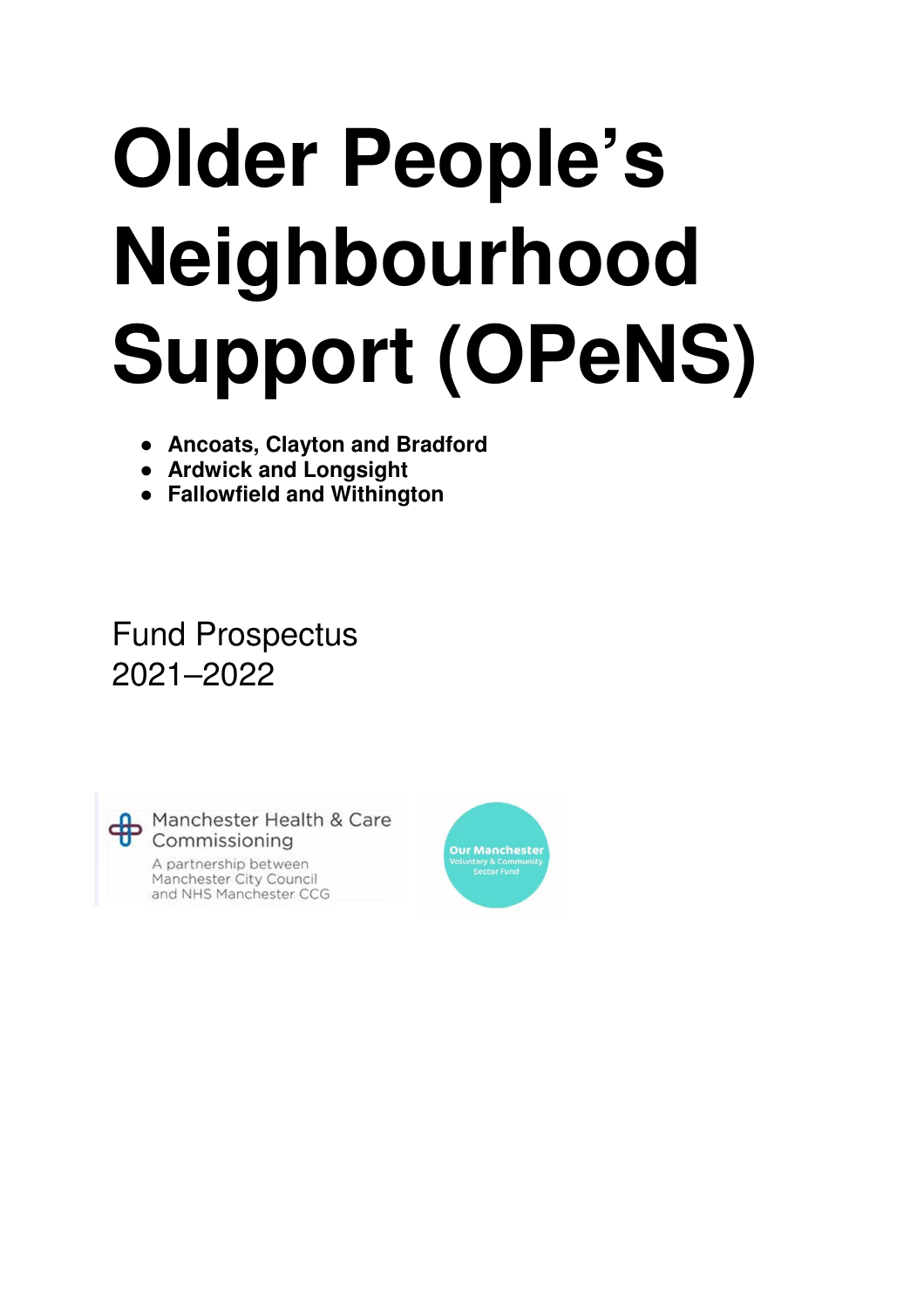# **Contents**

| <b>Foreword</b>                                 | 3  |
|-------------------------------------------------|----|
| Key information                                 | 4  |
| <b>OPeNS Fund</b>                               | 6  |
| What we will and won't fund                     | 8  |
| Key requirements                                | 9  |
| How to apply                                    | 10 |
| How decisions will be made                      | 10 |
| <b>Process once decisions have been</b><br>made | 11 |
| <b>Ongoing relationship</b>                     | 11 |
| <b>Monitoring and evaluation</b>                | 11 |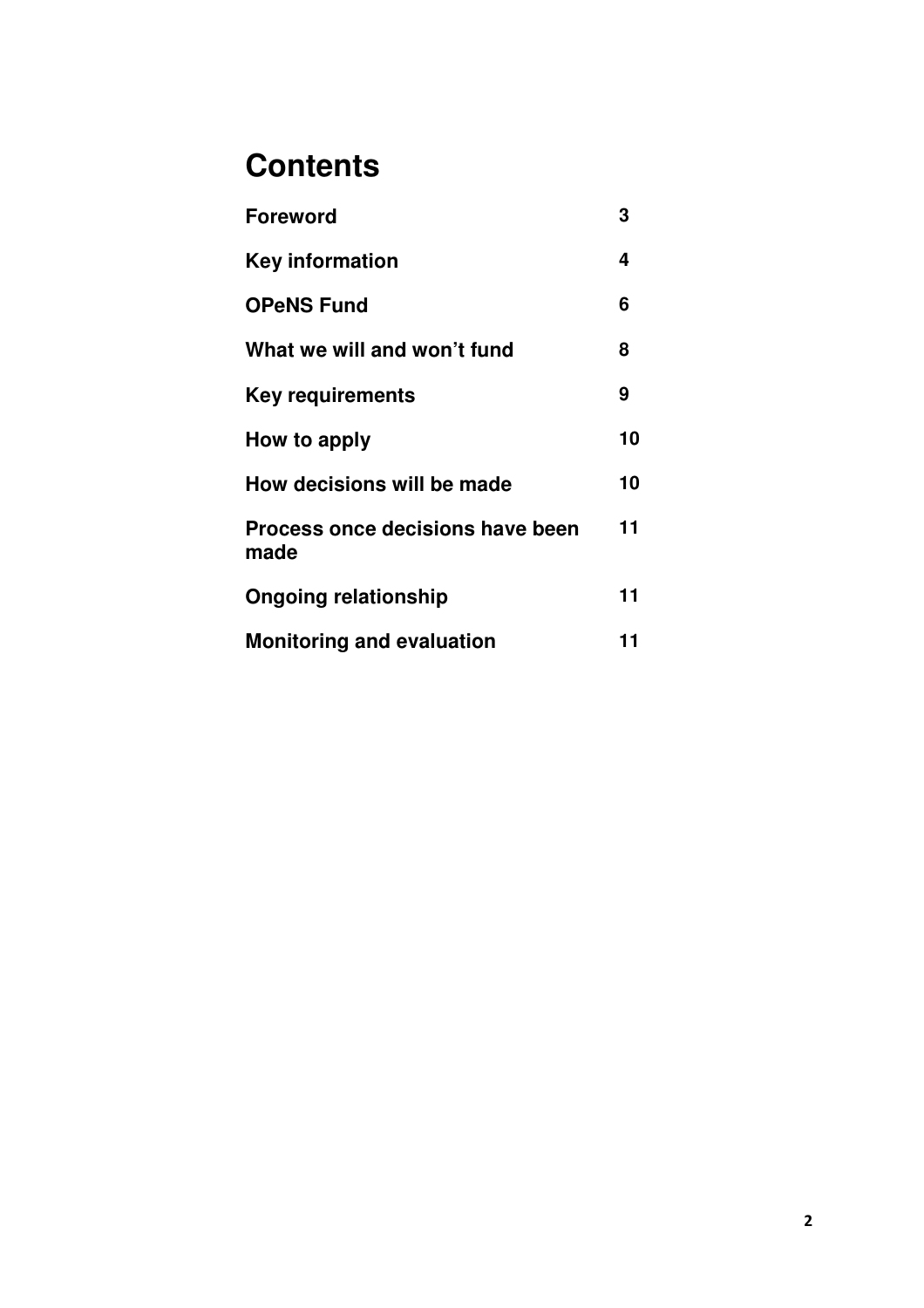

#### **Foreword**

The Voluntary and Community Sector (VCS) is a key partner in the delivery of Manchester's Population Health Plan. This is the city's overarching plan for reducing health inequalities and improving health outcomes for our residents. The Plan has five priorities, including the priority to create an age-friendly city that promotes good health and wellbeing for people in mid and later life.

The Population Health Plan further describes the need for partners, including VCS groups and organisations, to come together in new ways to address the wider determinants of health. We know that:

- 80% of a population's health status is attributable to factors outside of the health services
- People aged 70 and over spend at least 80% of their time in the home and the surrounding area.

Our neighbourhoods and communities must therefore be the focus for collaborative work with older residents, ensuring social and civic participation in its broadest sense. As an age-friendly city, we want to support our older residents to maintain their independence, live well at home for longer, and protect individuals against social exclusion and poor health outcomes.

Manchester's voluntary and community sector delivers essential services to many older residents and provides people with a wealth of opportunities to contribute to their local neighbourhood. The Our Manchester approach puts people at the centre of everything we do and this targeted fund will build new partnerships and encourage innovative projects, which will make our city a better place to grow older.

**David Regan Director of Public Health**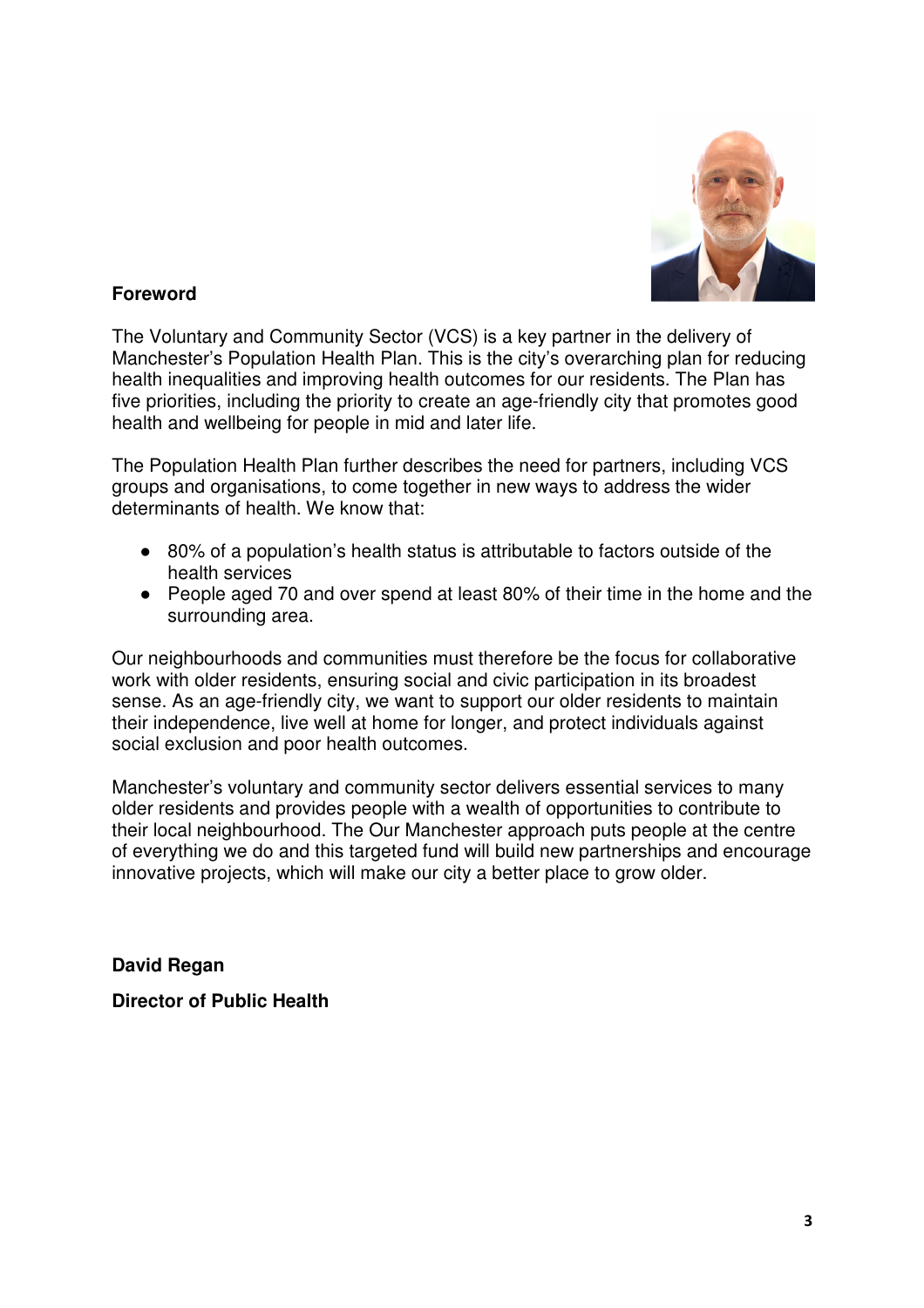#### **Key information**

Funding has been made available for projects that aim to increase the health and wellbeing of older people in each of the 12 neighbourhoods of Manchester. We have successfully done this for 9 so far and have 3 neighbourhoods remaining.

#### **Objectives**

To enable older people:

- 1. To be more socially connected to family, friends, colleagues, neighbours and their local community
- 2. To increase their skills and abilities to help themselves and others
- 3. To make more use of local organisations and amenities, and to engage with residents in their local community of all ages

## **Key dates**

#### **Opening date for applications:**  Monday 2 November 2020

#### **Closing date for applications:**  Monday 23 November 2020 at 10am

**Decision date:**  December 2020

**Due diligence date:**  January 2021

#### **Start date for projects:**

Anticipated to commence March 2021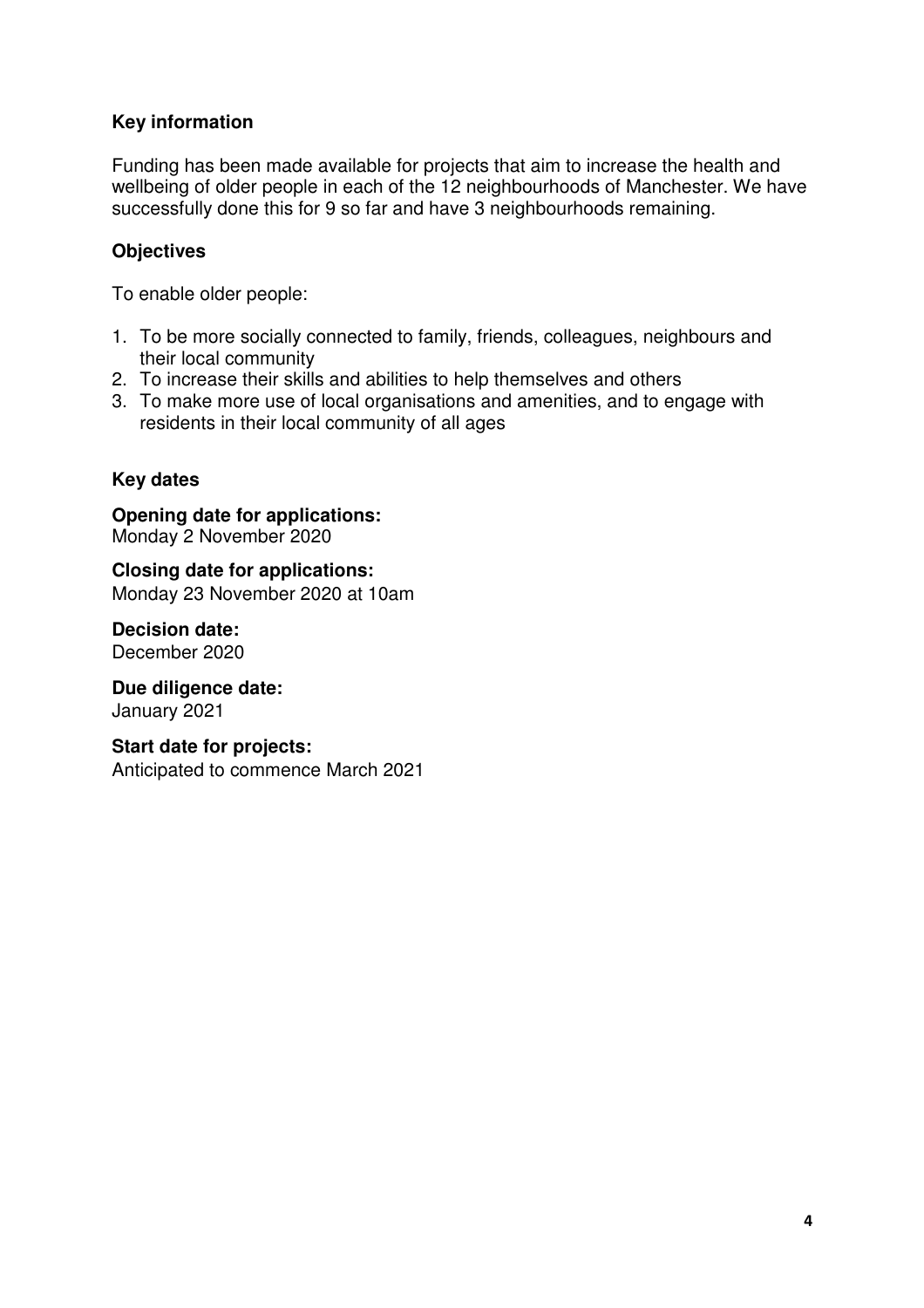# **Funding**

#### **The amount of available funding varies between neighbourhoods**

- Only one application per neighbourhood will be funded
- Funding is for delivery over an 18 month period.
- You can only be a lead or partner organisation in three applications for funding. If you are already a lead or partner in three OPeNS funded projects you are ineligible to apply for this funding.
- You can only be part of one application per neighbourhood

Only organisations already funded through any of the following grant programmes are eligible to apply for funding as the lead organisation:

- Our Manchester Voluntary and Community Sector (General Fund)
- Young Manchester (Youth and Play Fund)
- Cultural Partnership Agreement grants programme.

A list of all eligible organisations is available within the guidance document for the fund and can also be found by visiting www.mhcc.nhs.uk/news or www.manchestercommunitycentral.org, or by emailing or phoning the Our Manchester Voluntary and Community Sector (OMVCS) Programme Team at **omfunds@manchester.gov.uk** and **07866 001 456**

Organisations must already have a significant track record of delivering services to Manchester citizens.

#### **Strategic context for the fund**

Manchester is known across the world for its Age-Friendly Manchester work and its vision and priorities to become an age-friendly city: a place in which people in mid and later life are economically, physically and socially active, and where they are healthier, safe, informed, influential, independent and respected.

Age-Friendly Manchester is a partnership involving organisations, groups and individuals across the city playing their part in making Manchester a great place to grow older. This builds on the Valuing Older People programme, launched in 2003, and the ten-year **Manchester Ageing Strategy**, published in 2009 and updated in 2017. Age-friendly is an internationally recognised concept that enables a good quality of life for older people, and is supported by a **World Health Organization** movement of over 200 age-friendly cities and communities worldwide.

Manchester City Council's Our Manchester Voluntary and Community Sector (OMVCS) Programme Team are administering the Older People's Neighbourhood Support (OPeNS) Fund on behalf of Manchester Health and Care Commissioning (MHCC).

Voluntary and community sector organisations are a vitally important part of the city, providing a range of activities and services for Manchester people. The contribution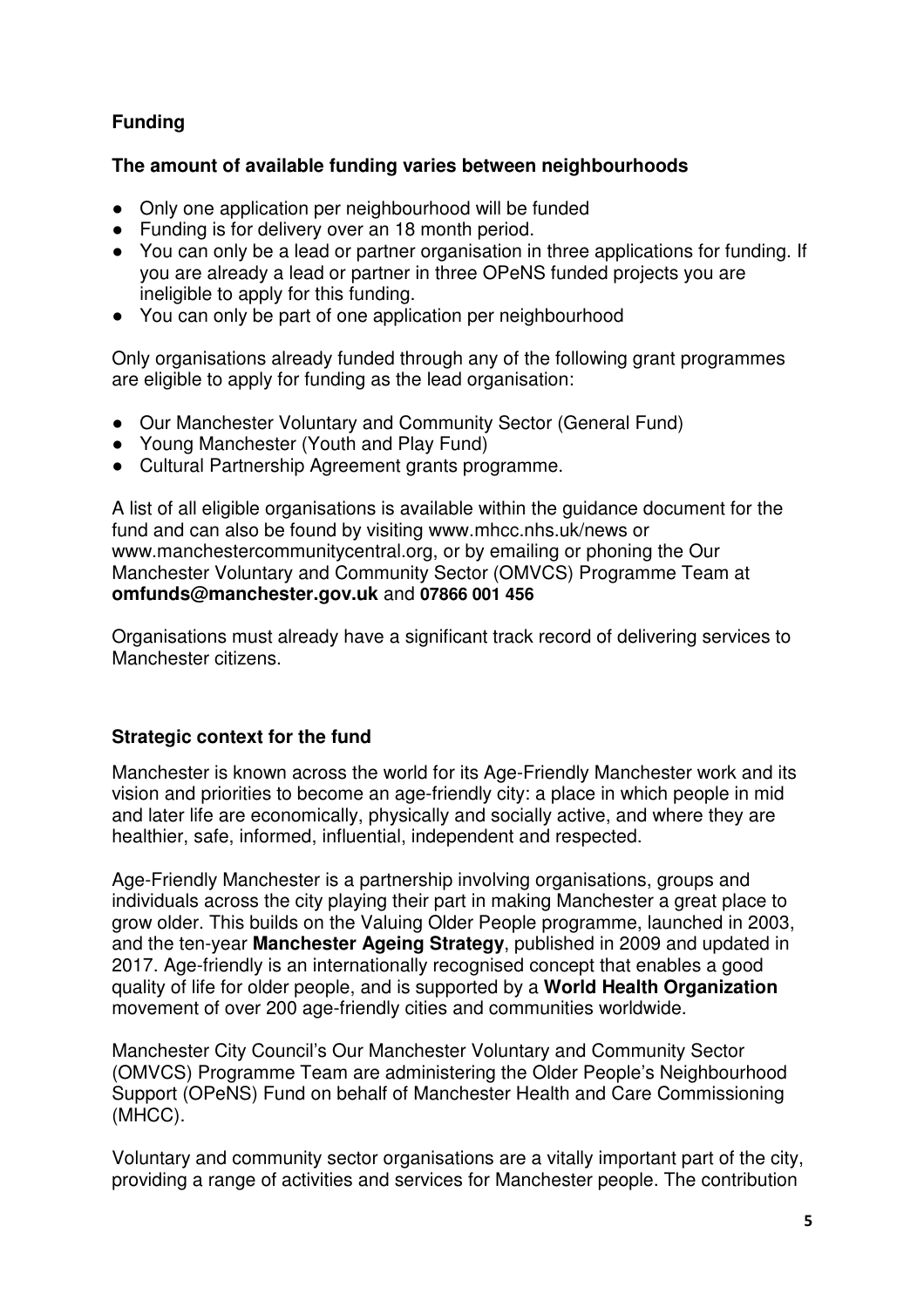that voluntary and community sector organisations make is recognised as a key priority within the **Our Manchester** Strategy – the vision and ambition to make Manchester a world-class city by 2025.

The OPeNS Fund continues the work of the OMVCS grant programme, building on the support for voluntary and community sector organisations to carry out activities that make an important contribution to meeting both the outcomes **of The Manchester Population Health Plan** and **Our Manchester Strategy**.

#### **Our Manchester Outcomes**

- a thriving and sustainable city
- $\bullet$  a highly skilled city
- a progressive and equitable city
- a liveable and low-carbon city
- a connected city.

#### **Our Manchester Principles**

- Better lives (it's about people)
- Better lives (it's about people)
- Listening (we listen, learn and respond)
- Recognising strengths of individuals and communities (we start from strengths)
- Working together (we build relationships and create conversations).

This prospectus is designed to give you an overview of the grant fund and tells you what to put into your application. Alongside this prospectus there is guidance with more details on how to answer the questions in the application form.

The OPeNS Fund was developed from a series of business cases, scenario planning and conversations between the Council, Health, Age-Friendly, voluntary and community sector representatives and older people all committed to supporting and promoting good health and wellbeing for older people.

# **OPeNS Fund**

The primary aim of the OPeNs Fund is to increase the health and wellbeing of older people all 12 neighbourhoods of Manchester.

# **Objectives**

#### **Applicants must meet all the objectives of the fund, which are to enable older people:**

- To be more socially connected to family, friends, colleagues and neighbours and their local community
- To increase their skills and abilities to help themselves and others
- To make more use of local organisations and amenities, and to engage with residents in their local community of all ages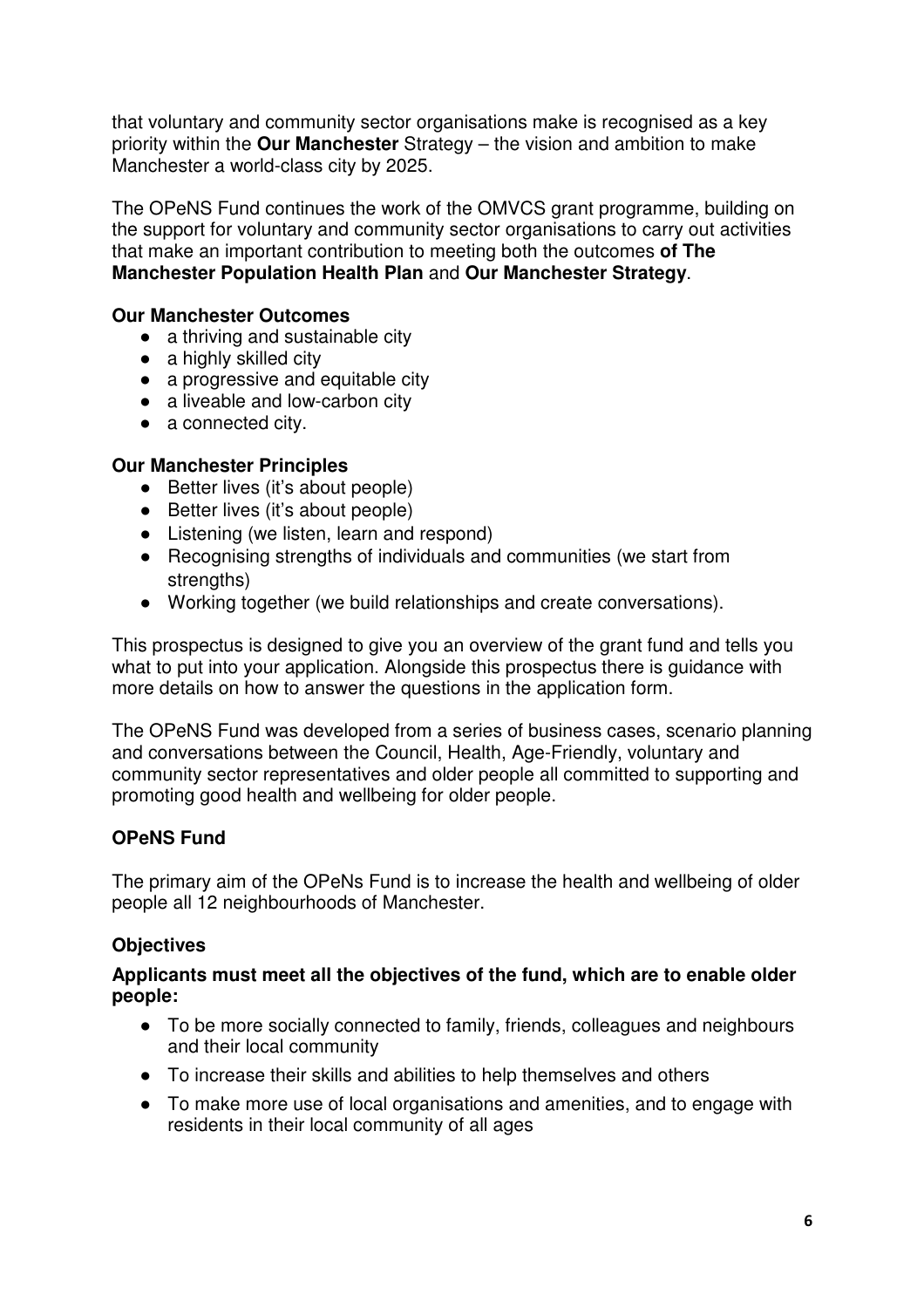The objectives can be met by:

- 1. Group and individual activities that enable and encourage older people to support each other
- 2. Encouraging and enabling volunteering by older people

Meeting the objectives can be done through a range of activities and volunteering opportunities that treat older people with dignity and respect, helping them to:

- Live independently
- Receive information, advice and quidance in appropriate forms
- Lead healthy lives
- Contribute to their communities
- Influence decisions that affect their lives
- Be safe and secure
- Feel engaged.

#### **Examples of activities**

**There are many ways you may meet the objectives of the fund.** We recognise that Covid-19 places additional barriers and difficulties on the delivery of activities. We welcome applications that seek to provide support and activities following government guidelines and restrictions. For example, potential activities could be delivered online or face to face and could include**:**

- A range of advice, quidance and support
- Befriending and social/wellbeing activities (e.g. arts, culture, music, film, IT, leisure, exercise, having fun!)
- Social activity at different times of the day
- Creatively bringing people together following the government guidelines, to decrease social isolation and loneliness, creating connections, ensuring people have access to the right support and guidance, and the means for older people to find out what's going on to keep them active and independent in their community.
- Outreach to older people where awareness and access to activity is limited.

#### **Priorities**

#### **The key priorities for this fund are older people:**

- Over the age of 65
- Living in north Manchester wards
- From black, Asian and ethnic minority (BAME) communities
- Who are lonely and/or isolated.

Applicants must respond to the priorities within their bids and delivery of the activities.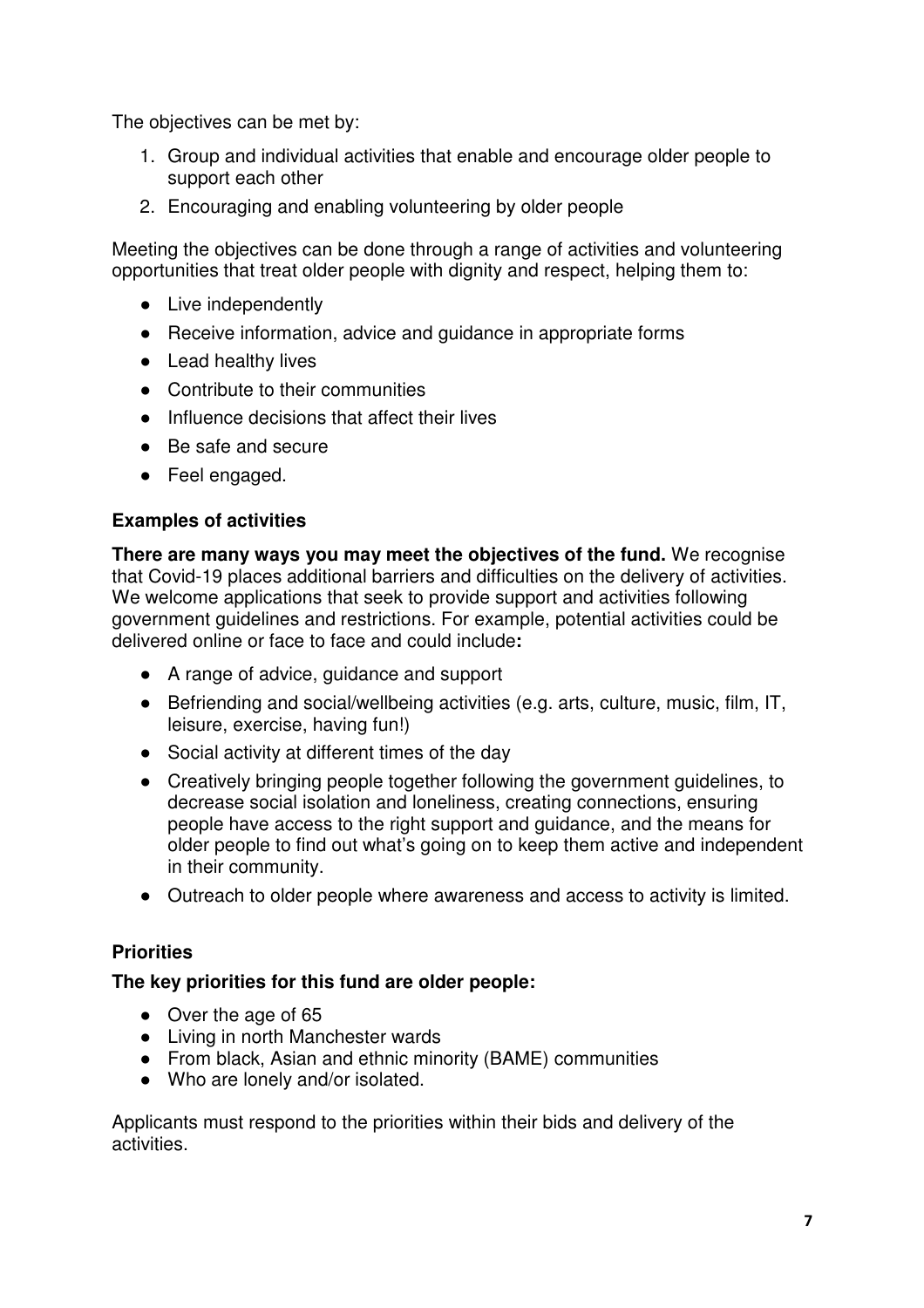#### **Definitions**

**Older people:** For the purpose of this grant fund, older people are defined as those over 50; however, applicants must describe how the focus on those who are over 65 will be met through the projects and activities being delivered.

**Social isolation:** For the purpose of this grant fund, social isolation has the Public Health England definition of 'the inadequate quality and quantity of social relations with other people at the different levels where human interaction takes place (individual, group, community and the larger social environment)'.

**Loneliness:** For the purpose of this grant fund, loneliness has the Public Health definition of 'an emotional perception that can be experienced by individuals regardless of the breadth of their social networks'.

#### **Grant amounts**

Following a previous funding round, funding currently remains unallocated within 3 of the 12 neighbourhoods. The overall amount available to apply for is £252,070

**£94,640 -** Ancoats, Clayton and Bradford **£89,180 -** Ardwick and Longsight **£68,250 -** Fallowfield and Withington

The neighbourhood amounts are fixed and have been worked out using a range of health and social care, population and economic data and intelligence, which has resulted in the weighted allocation amounts across the city.

The funds are for delivery over a period of 18 months.

The focus of the grant fund is on setting up long-term infrastructures (partnerships, networks, support and activity) in each of these neighbourhoods, with a view to securing future investment in the OPeNS Fund.

Owing to the amount of funding available and the aims of this fund, we will only be funding one application for the amount detailed per neighbourhood. Further information is provided in the guidance.

Any funds not allocated in a neighbourhood will not be transferred to other neighbourhoods; the money will remain in the neighbourhood.

#### **What we will and won't fund**

This funding is for the delivery of new projects and activities or the extension of current projects and activities that meet the aims and objectives of the fund.

#### **We will fund:**

● Items directly relating to the cost of your project and activities, or service enhancements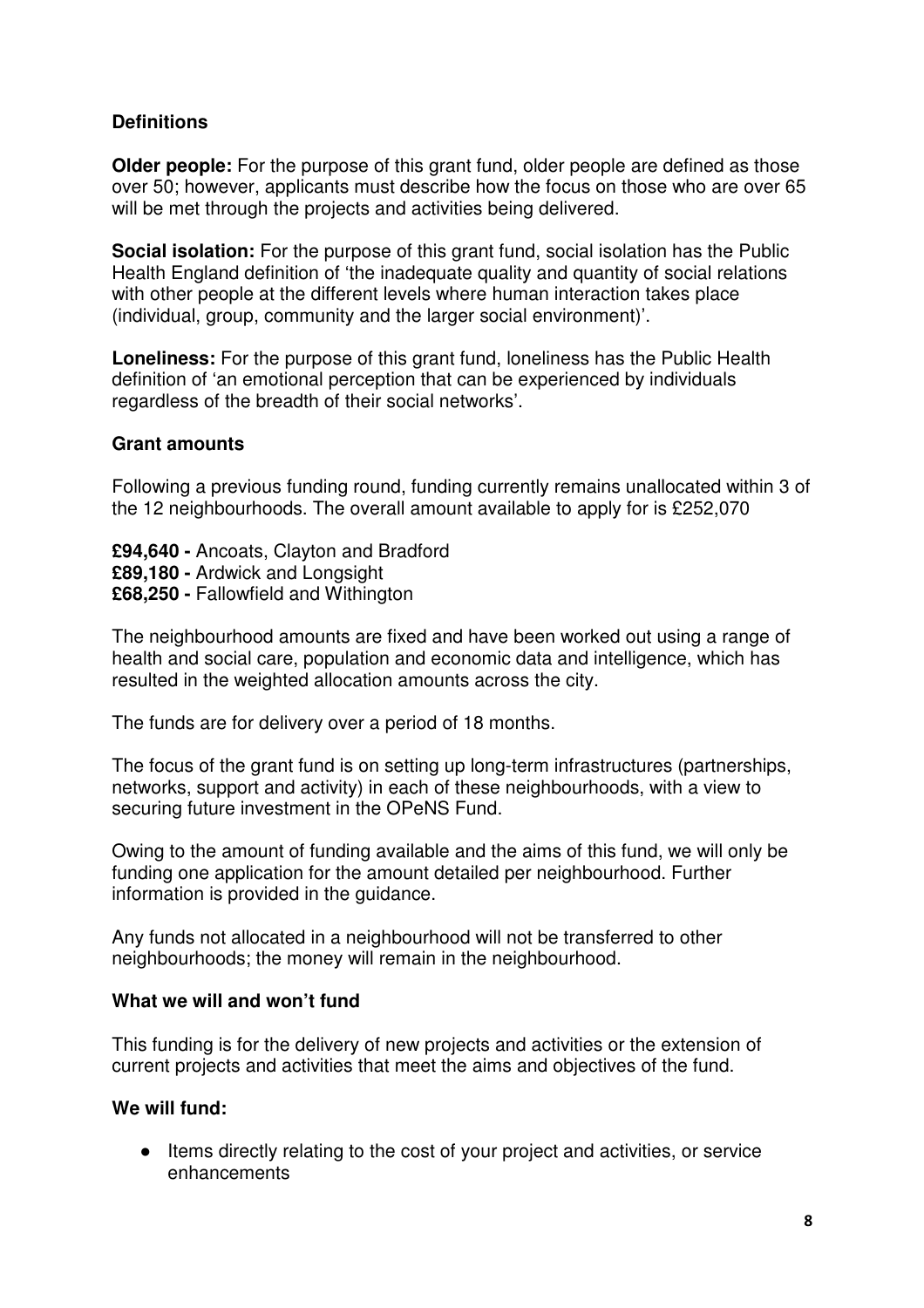- Full cost recovery, including staff salaries (delivery staff and/or management costs)
- raining and capacity-building activities
- Food, equipment and resources directly related to the costs of running your project and activities
- Volunteer expenses
- Premises costs
- Costs associated with monitoring and evaluation
- Partnership costs.

#### **We will not fund:**

- Costs not related to your project and activities, or service enhancements
- Purchase of vehicles, land or property
- Building renovation/repair costs.

#### **Key requirements**

Equal opportunities should be considered right across your application, particularly the impact geography, age, disability, race, gender, sexual orientation, religion and belief can have on older people. For some older people, BAME for example, the impact can be in a number of ways, so the focus should be on the person and how this can be addressed.

#### **Applicants need to:**

- Show a high level of links and local connections with organisations and amenities within some or the whole of the neighbourhood for which they are applying.
- Show experience of running activities that help older people to help themselves and each other.
- Show service-user involvement in the organisation, design and delivery of projects, activities and services.
- Show how they are prioritising the engagement of BAME older people. For example, looking at the BAME make up within an area and equality impacts, and then seeking to reflect this in your application using outreach, collaboration, a range of activities, and partnership relationships.
- Show an understanding of the coverage across the neighbourhood and where and how the application will focus its efforts. In some areas of the city there is already a lot of coverage by services, while in others there is not.
- Show the added value over the period of the grant, putting the mechanisms in place to monitor and increase their overall social, environmental and economic benefit.
- Show value for money that the project will deliver against its total contribution to the objectives. Bids will not be assessed against one another, but they will be assessed for unreasonable costs.
- Strong emphasis on both formal and informal partnerships. By formal partnership, we mean that a significant part of the funding goes to a partner through any suitable funding mechanism. Further information on significant funding is in the guidance for the fund.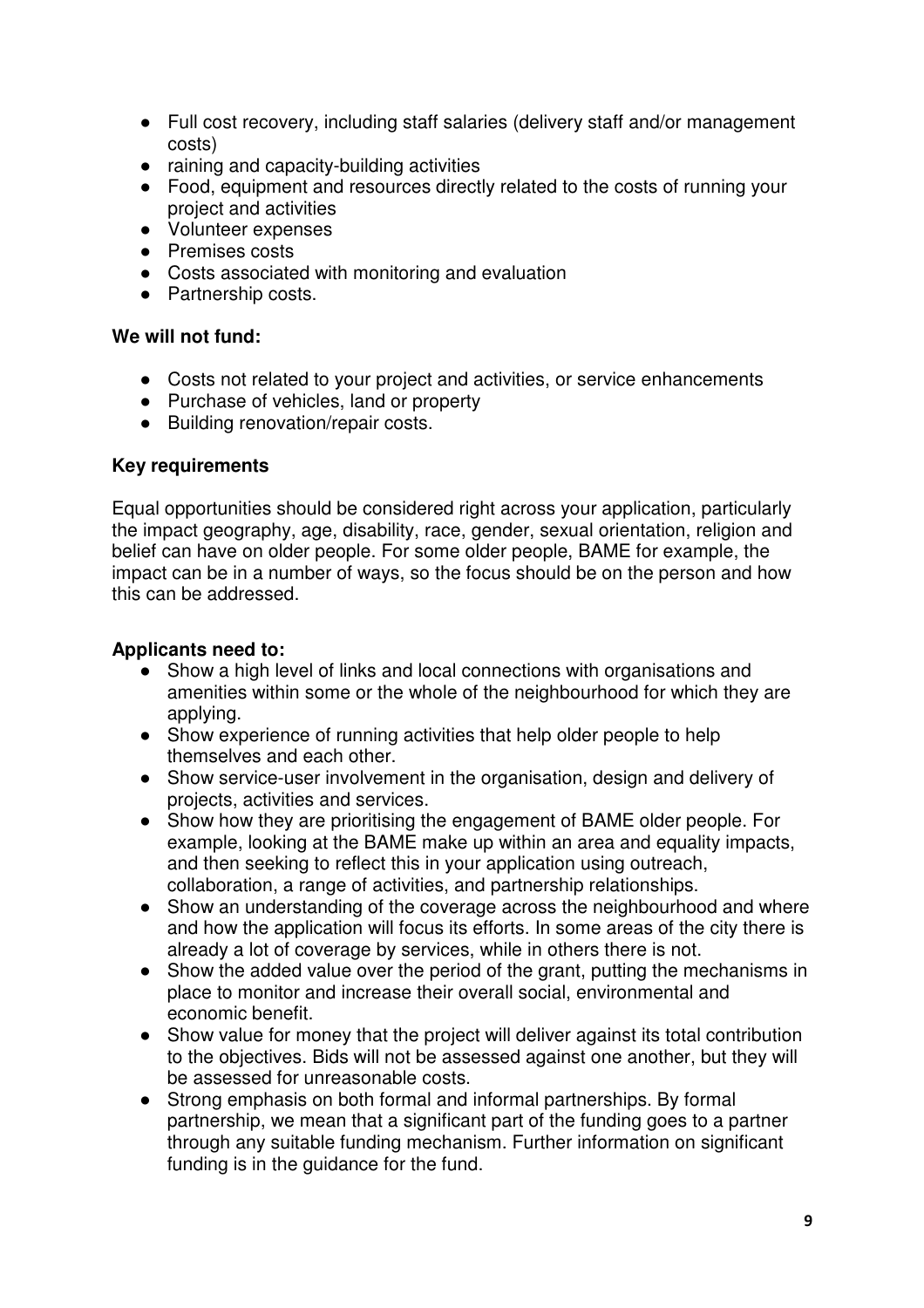- Partnership expectations every lead organisation is expected to work with at least one formal partner unless there are clear reasons not to. This will need to be explained in your application.
- Partnerships will be expected to have an agreement in place that includes (but is not limited to) how they will work together to deliver activities, keep people safe (in terms of health and safety and safeguarding), monitor the work, and pass on funding.
- Lead organisations will be expected to have checked that any partner organisation they are working with is constituted and that they are working towards and/or willing to adopt safeguarding, equality and diversity, risk practices, policies and procedures of the lead organisation.

## **How to apply**

This application process is based on the Manchester City Council standard grant application process, which has been co-designed with the Manchester's voluntary and community sector. Applicants are encouraged to use the guidance provided on how to answer the questions in the application form.

Application forms can be completed online using the Smart Survey link – **https://surveys.manchester.gov.uk/s/OPENS2020/**

Where a lead organisation is intending to work in more than one neighbourhood, a separate application form will need to be completed for each neighbourhood you intend to work in. The maximum amount of applications that can be submitted is three, and you can only apply once in each neighbourhood.

#### **How decisions will be made**

All applications will be initially assessed to ensure that they meet the criteria for the grant.

An assessment panel will assess bids and make recommendations on which applications should be funded. This will include the use of criteria that will give weighting to:

- The priority to engage with BAME older people and communities
- Coverage in a neighbourhood, particularly where there are parts of the neighbourhood or communities in that neighbourhood that do not have support.

The final decision on who will receive funding will be made by the Our Manchester Voluntary and Community Sector Programme Board.

The assessment panel will be chaired by a non-voting representative from Macc, the voluntary sector support service (which will be ineligible to apply for funding). The panel will comprise a mix of experienced individuals with relevant expertise and knowledge.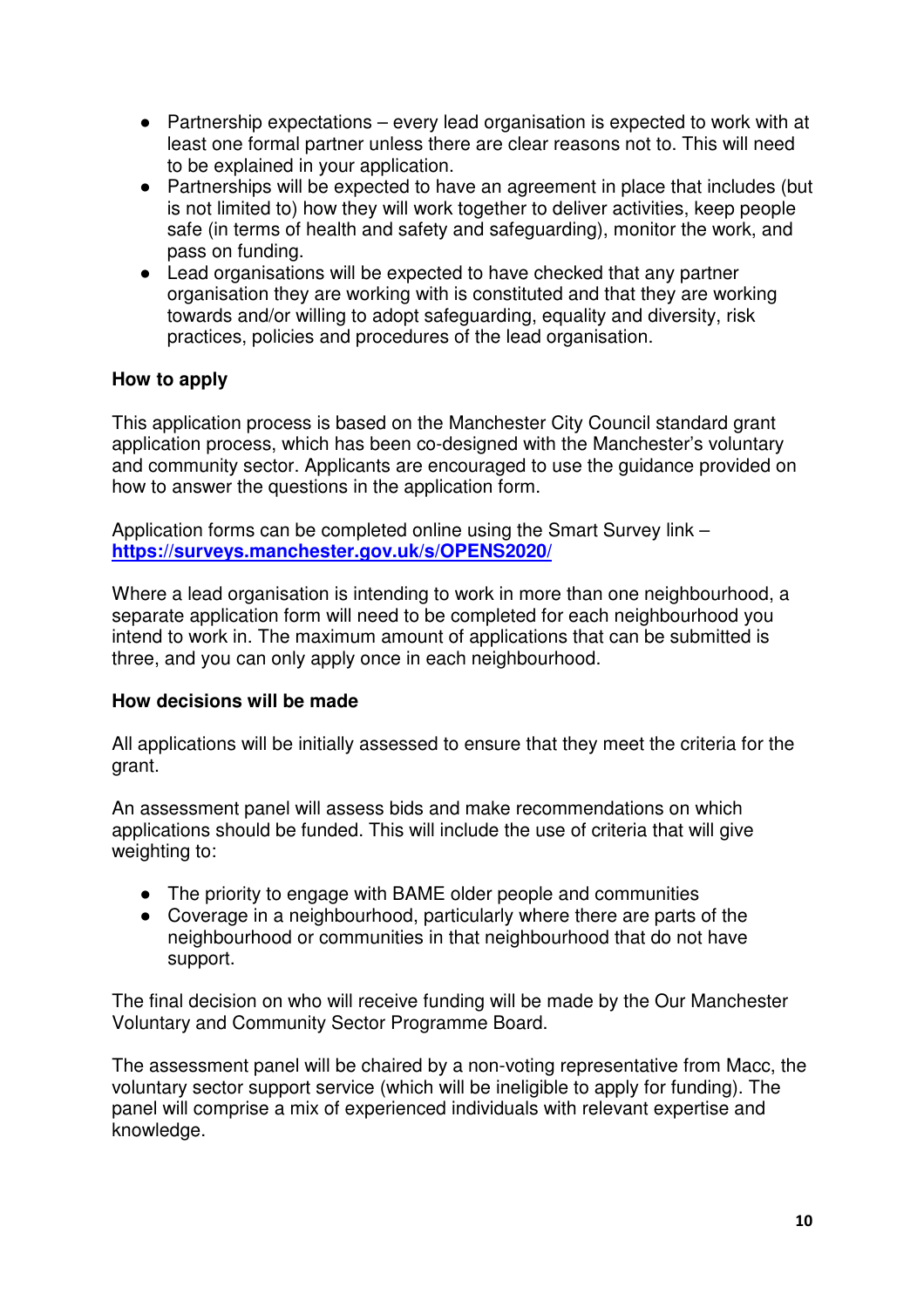All grant applicants will be notified by email whether their application has been successful, and we will provide written feedback on request.

#### **There will be no appeal process.**

#### **Process once decisions have been made**

Lead organisations are responsible for undertaking due diligence on partner organisations. As a minimum it is suggested that this covers:

- **Safeguarding** for anyone who works with people
- **People** staff and volunteers
- **Equality** and diversity are you meeting the needs of your 'customers'?
- **Risk** how are you managing health and safety and organisational risk?
- **Finance** how will you manage and monitor how money is used safely?

All organisations named as partners in bids must be constituted.

All formal partners will be expected to take part in the due diligence process pending confirmation of the award of the grant. The OMVCS Programme Team will undertake due diligence of the partnership arrangements

Following completion of the due diligence process, successful applicants will be sent a grant-funding agreement with the terms and conditions for all parties to sign and return, ready to go live!

#### **Ongoing relationship**

We want to continue to build the relationship with grant-holders based on a culture of collaboration, open dialogue and trust.

All organisations that receive a grant must agree to:

- Be open, transparent and co-operative
- Complete monitoring and other required forms
- Join in and take an active and constructive part in a small number of key networks relevant to the funding
- Assist with the engagement of Manchester citizens
- Comply with additional requests for information from external evaluators (which will be proportionate to the grant fund).

#### **Monitoring and evaluation**

Monitoring will be undertaken by the lead organisation, which will be responsible for the submission of monitoring returns in collaboration with partner organisations.

We expect you to monitor your activities, including keeping records of how many older people have engaged in your activities. You must collect sufficient information to enable you to report on the activities you are delivering and be able to demonstrate the impact those activities are having on older people. We will provide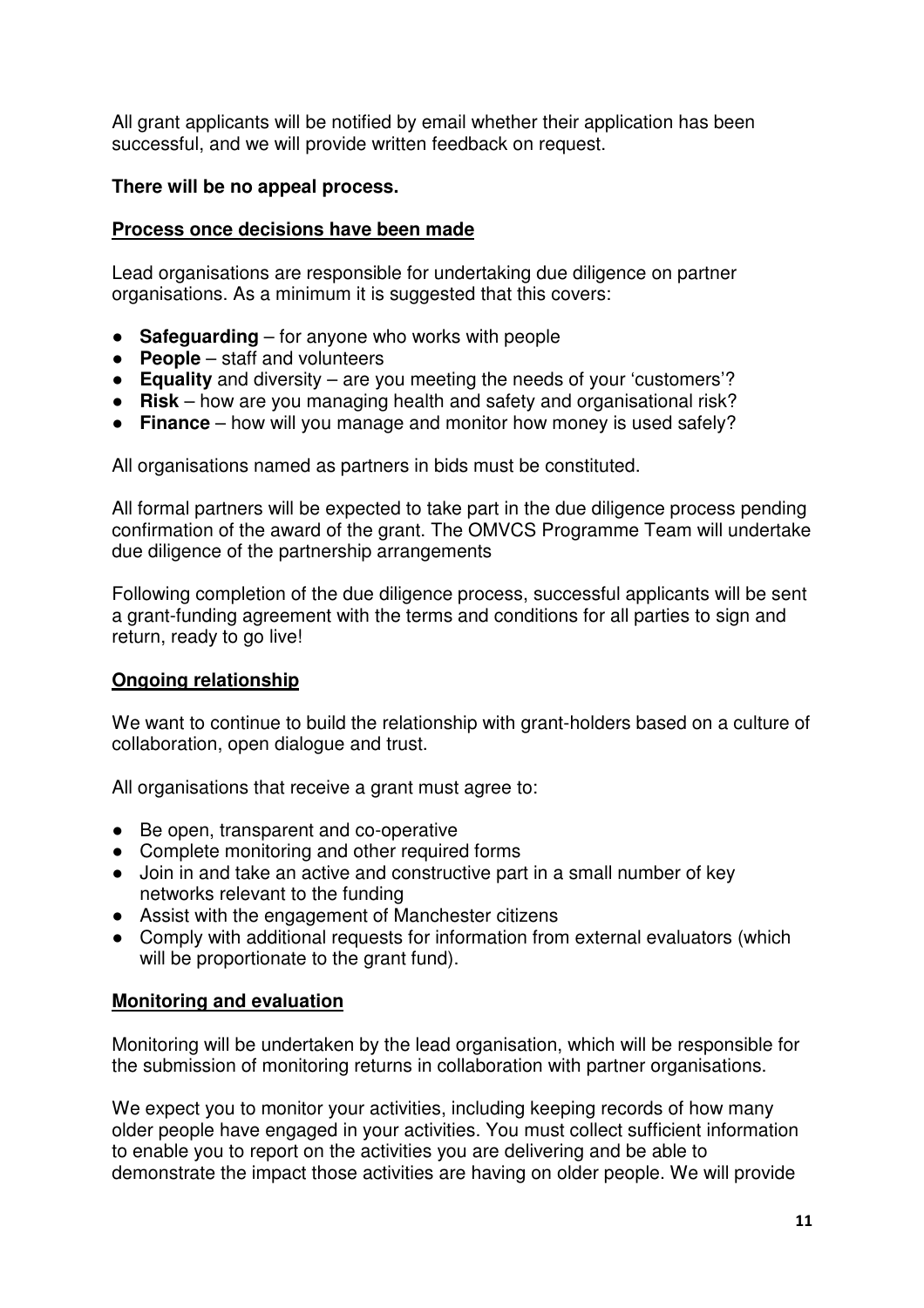templates for this monitoring. You must keep financial records demonstrating how you have used the grant funding awarded.

We will use the current OMVCS monitoring process with the inclusion of some additional requirements from MHCC to cover the following areas:

| <b>Type of information</b>   | <b>Description</b>                                  | <b>Frequency</b> |
|------------------------------|-----------------------------------------------------|------------------|
| <b>Activities</b>            | What activities have taken                          | Quarterly        |
|                              | place and with how many                             |                  |
|                              | Manchester citizens                                 |                  |
| Outcomes                     | Progress towards outcomes                           | Quarterly        |
| Volunteering                 | Number of volunteers and                            | Quarterly        |
|                              | estimates of volunteer hours                        |                  |
| Service-user data            | Breakdown by gender, age                            | Quarterly        |
|                              | and ward area of all                                |                  |
|                              | Manchester citizens who                             |                  |
|                              | have used services within a                         |                  |
| <b>Additional funding</b>    | given period<br>Description and amounts of          | Quarterly        |
|                              | additional funding                                  |                  |
| Finance                      | Grant expenditure                                   | Quarterly        |
| Support and feedback         | Opportunity for groups to                           | Quarterly        |
|                              | identify any support they                           |                  |
|                              | require and provide feedback                        |                  |
|                              | regarding the Programme                             |                  |
|                              | <b>Team/Liaison Officer</b>                         |                  |
| Organisational challenges    | Challenges that have                                | Quarterly        |
|                              | impacted (positively or                             |                  |
|                              | negatively) on organisations'                       |                  |
|                              | ability to deliver services in                      |                  |
|                              | Manchester                                          |                  |
| Liaison officer contact with | Feedback on contact with                            | Quarterly        |
| organisations                | organisations in the form of a                      |                  |
|                              | visit and/or phone calls                            |                  |
| Annual Survey (Two-week      | Agreed 2 week period where                          | Annually         |
| snapshot survey carried out  | organisations capture the                           |                  |
| once a year at a different   | following service user and                          |                  |
| period each year)            | volunteer data gender, age,                         |                  |
|                              | disability, ethnicity, sexual                       |                  |
|                              | orientation, caring                                 |                  |
|                              | responsibilities and ward<br>area of all Manchester |                  |
|                              | citizens                                            |                  |
|                              |                                                     |                  |

#### **Thank you for your application**

We look forward to receiving your application and working with you to help build on an age-friendly city that promotes good health and wellbeing for older people.